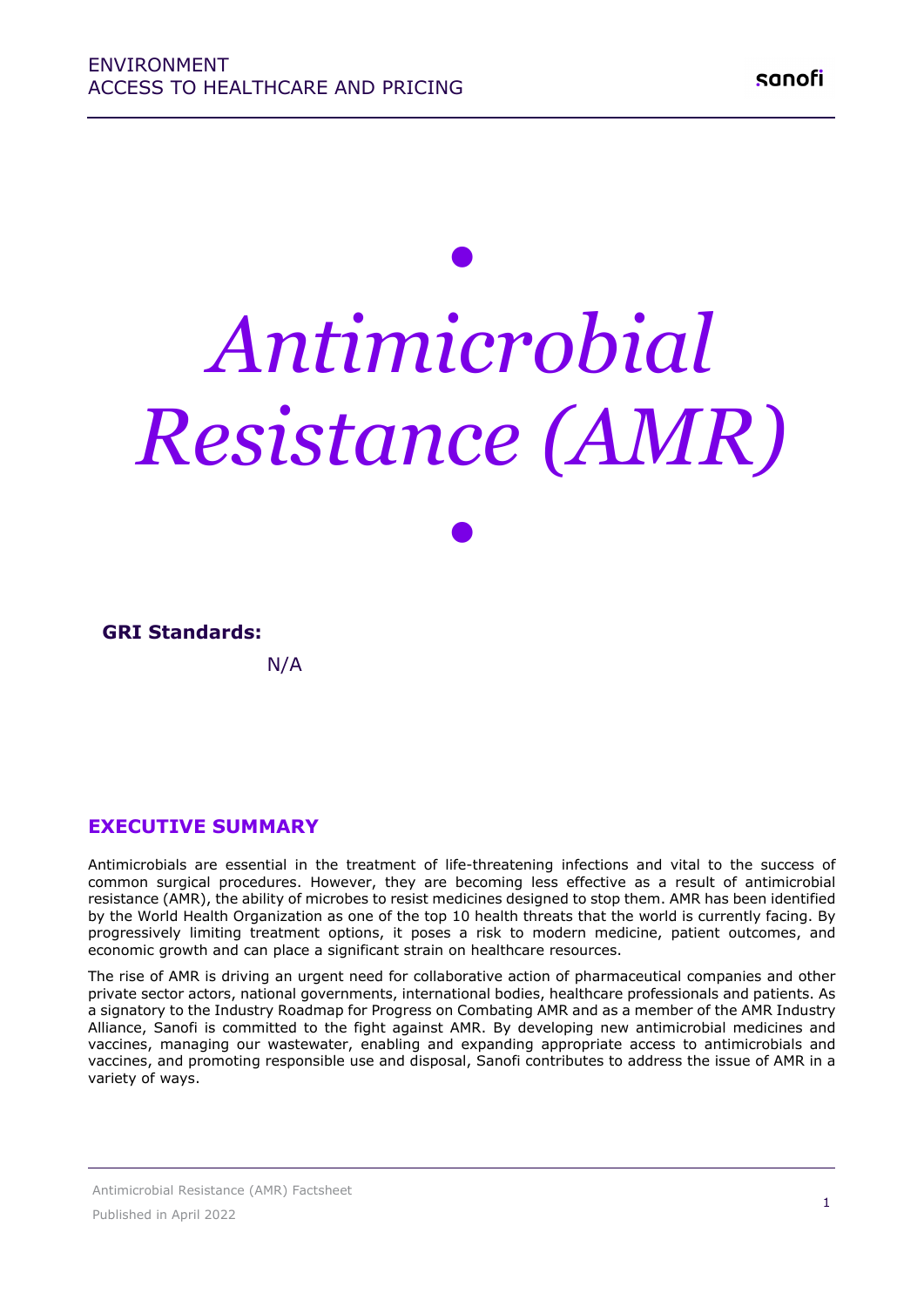## **TABLE OF CONTENTS**

|--|--|--|--|

|  | 3.1. ENGAGING IN RESEARCH AND DEVELOPMENT TO LIMIT OR      |  |
|--|------------------------------------------------------------|--|
|  | 3.2. REDUCING THE IMPACT OF PHARMACEUTICALS IN THE         |  |
|  |                                                            |  |
|  | 3.3. ENABLING APPROPRIATE PATIENT ACCESS TO ANTIMICROBIALS |  |
|  | 3.4. PRESERVING MEDICAL VALUE OF CURRENT ANTIMICROBIALS    |  |

*4. [Additional information.....................................................](#page-6-1) 7*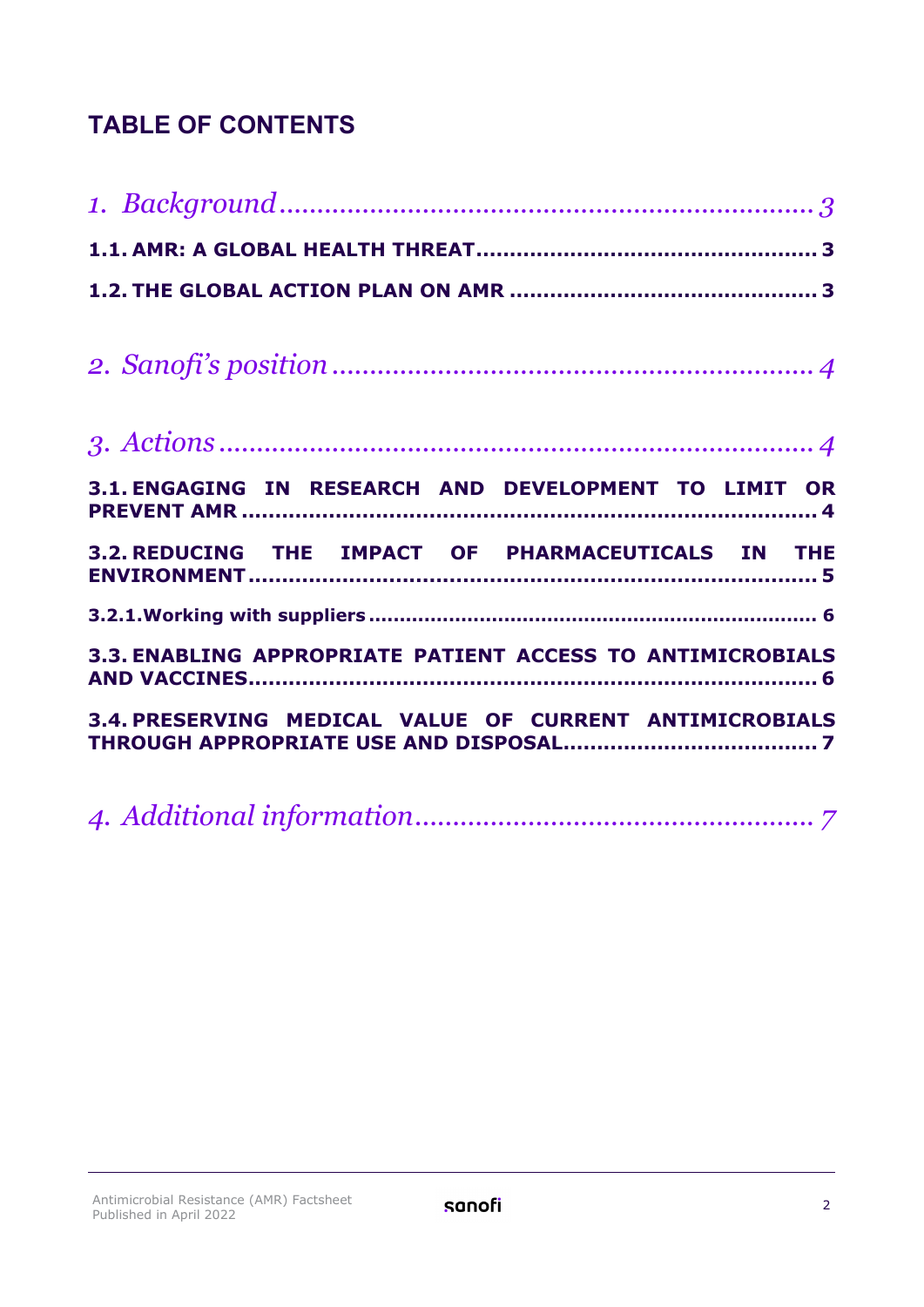## <span id="page-2-0"></span>*1. Background*

#### <span id="page-2-1"></span>**1.1. AMR: A GLOBAL HEALTH THREAT**

Antimicrobial medicines<sup>([1\)](#page-2-3)</sup>, including antibiotics, are essential in the management of life-threatening infections and vital to the success of most common surgical procedures and many treatments, such as chemotherapy, HIV and transplant medicines. However, they are becoming less effective as a result of antimicrobial resistance (AMR), the ability of microbes to resist medicines designed to stop them $^{(2)}$  $^{(2)}$  $^{(2)}$ . For that reason, AMR has been identified by the World Health Organization (WHO) as one the top 10 health threats that the world is currently facing<sup>([3](#page-2-5))</sup>. This threat is intensified by the fight against the viral COVID-19 pandemic, as early studies suggest that severely ill COVID-19 patients are massively given antibiotics to prevent or treat secondary bacterial infections<sup>([4\)](#page-2-6)([5](#page-2-7))</sup>.

By progressively limiting treatment options, AMR poses a threat to modern medicine and global health security. It is estimated that more than 700,000 people already die from AMR every year<sup>([6](#page-2-8))</sup>, which is equivalent to the current population of Athens, the capital of Greece. If not addressed, the impact of AMR will become increasingly severe. For instance, routine surgeries such as hip replacements, diabetes complications, as well as injuries and cuts become harder to manage, and even life-threatening conditions, due to common infections that develop resistance to current antimicrobials. According to the UK AMR Review<sup>([7\)](#page-2-9)</sup>, without global action, an additional 10 million people will die every year from drug-resistant infections by 2050 - more than current deaths from cancer<sup>([8\)](#page-2-10)</sup>. As a consequence, AMR also constitutes a threat to economic growth: if not addressed by 2050, AMR could cause a global economic damage equivalent to the 2008 financial crisis<sup>([9\)](#page-2-11)</sup>, with \$8 trillion in global productivity losses per year by 2050, and a cumulative \$[10](#page-2-12)0 trillion loss over the next 35 years<sup>(10)</sup>.

## <span id="page-2-2"></span>**1.2. THE GLOBAL ACTION PLAN ON AMR**

AMR is driven by multiple interconnected factors across different sectors in which antimicrobials are being used. These sectors include human health, animal health, food, agriculture and the environment<sup>([11](#page-2-13))</sup>. For that reason, and as a follow-up to the resolution adopted by the World Health Assembly in May 2014 $^{\rm (12)}$  $^{\rm (12)}$  $^{\rm (12)}$ , the World Health Organization (WHO), in collaboration with the Food and Agriculture Organization (FAO) and the World Organization for Animal Health (OIE), released in May 2015 a Global Action Plan on AMR<sup>([13\)](#page-2-15)</sup>. Looking at the issue of AMR through a one-health approach – i.e. considering human health, animal health, agriculture and environmental aspects –, it defines five strategic priorities to tackle AMR: 1) awareness, 2) surveillance and research, 3) reducing incidence of infections, 4) optimizing antimicrobial use and 5) increasing investments in new medicines, diagnostic tools, vaccines and other interventions.

After the release of the WHO Global Action Plan on AMR in 2015, the need to take action in order to limit the spread of antimicrobial resistance, was supported by other stakeholders in subsequent declarations and

<span id="page-2-3"></span> $1$  An antimicrobial medicine is an agent that kills a germ or stop its growth. Antimicrobial medicines can be grouped according to the germ they act primarily against, eg. antibiotics are used against bacteria and antifungals are used against fungi.

<span id="page-2-4"></span><sup>2</sup> WHO defines AMR "the ability of a microorganism (such as bacteria, fungi, viruses, and parasites) to stop an antimicrobial (such as antibiotics, antifungals, antivirals, antimalarials, and anthelmintics) from working against it. As a result, standard treatments become ineffective, infections persist and may spread to others."<https://www.who.int/health-topics/antimicrobial-resistance><sup>3</sup> https://www.who.int/news-room/spotlight/10-global-health-issues-to-track-in-2021

<span id="page-2-6"></span><span id="page-2-5"></span><sup>3</sup> <https://www.who.int/news-room/spotlight/10-global-health-issues-to-track-in-2021>4 [https://www.pewtrusts.org/en/research-and-analysis/articles/2020/04/27/superbugs-in-the-news-how-covid-19-is-increasing](https://www.pewtrusts.org/en/research-and-analysis/articles/2020/04/27/superbugs-in-the-news-how-covid-19-is-increasing-antibiotic-use)[antibiotic-use](https://www.pewtrusts.org/en/research-and-analysis/articles/2020/04/27/superbugs-in-the-news-how-covid-19-is-increasing-antibiotic-use)<br>5 https://academic.oup.com/cid/advance-article/doi/10.1093/cid/ciaa530/5828058

<span id="page-2-7"></span>

<span id="page-2-9"></span><span id="page-2-8"></span><sup>5</sup> <https://amr-review.org/>sites/default/files/160518\_Final%20paper\_with%20cover.pdf<br>7 https://amr-review.org/<br>8 https://amr-review.org/sites/default/files/160518\_Final%20paper\_with%20cover.pdf

<span id="page-2-10"></span>

<sup>9</sup> [http://documents.worldbank.org/curated/en/323311493396993758/pdf/114679-REVISED-v2-Drug-Resistant-Infections-Final-](http://documents.worldbank.org/curated/en/323311493396993758/pdf/114679-REVISED-v2-Drug-Resistant-Infections-Final-Report.pdf)[Report.pdf](http://documents.worldbank.org/curated/en/323311493396993758/pdf/114679-REVISED-v2-Drug-Resistant-Infections-Final-Report.pdf)

<span id="page-2-13"></span><span id="page-2-12"></span><span id="page-2-11"></span><sup>10</sup> <http://journals.plos.org/plosmedicine/article?id=10.1371/journal.pmed.1002184>

<span id="page-2-15"></span><span id="page-2-14"></span><sup>&</sup>lt;sup>12</sup> http://apps.who.int/gb/ebwha/pdf\_files/WHA67/A67\_R25-en.pdf?ua=1<br><sup>13</sup> http://apps.who.int/iris/bitstream/handle/10665/193736/9789241509763\_enq.pdf?sequence=1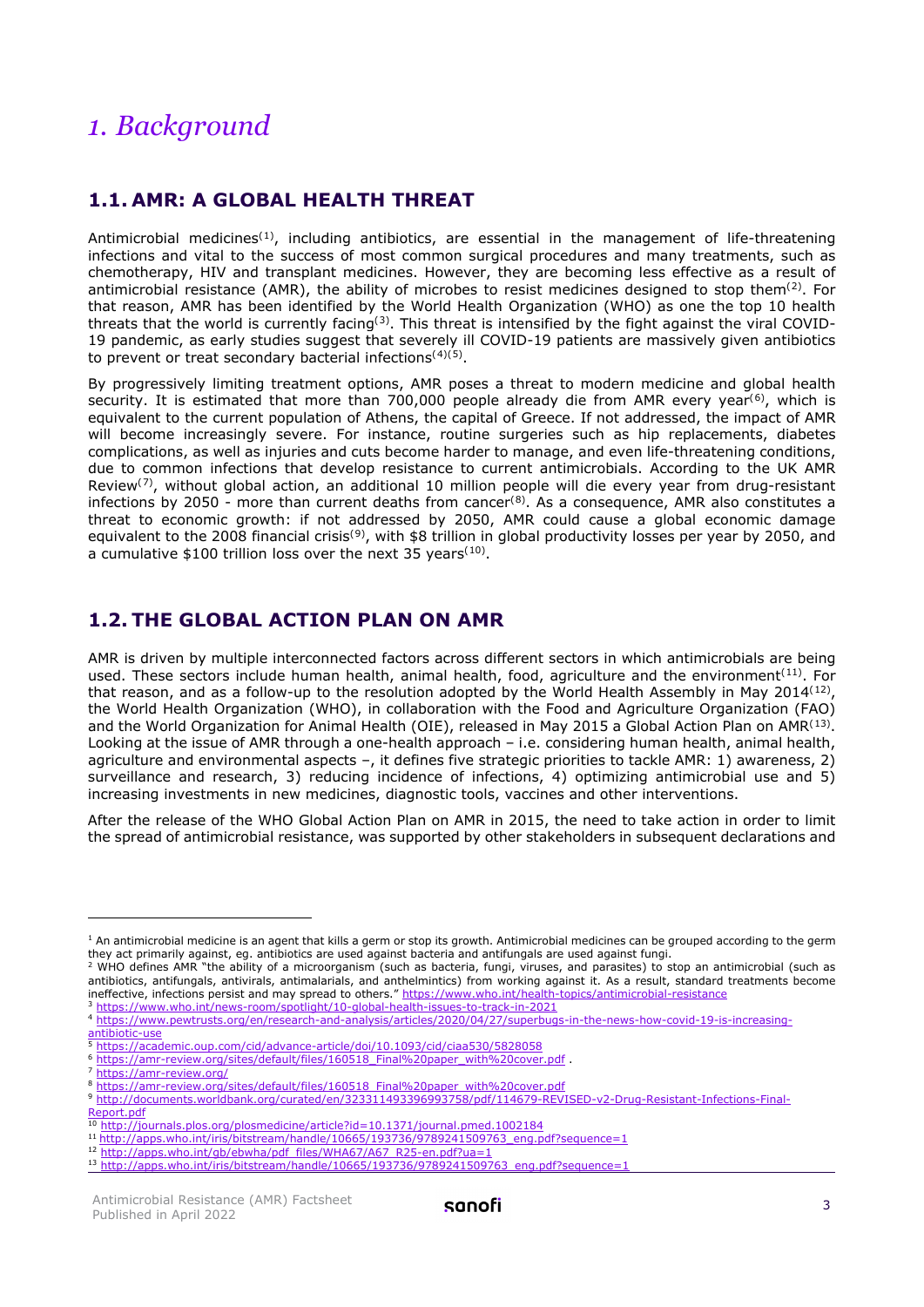reports<sup>([14\)](#page-3-3)</sup>. Since then, the issue of AMR has been continuously gaining attention at the global level, as shown by its prominent position on the agendas of the United Nations<sup>([15](#page-3-4))</sup>, WHO<sup>([16](#page-3-5))</sup>, G7<sup>([17](#page-3-6))</sup>, and G20<sup>([18\)](#page-3-7)</sup> leaders' meetings in recent years. Encouraged by the WHO Global Action on AMR adopted in May 2015 and subsequent declarations and reports, 131 countries now have an AMR National Action Plan and 51 are in the process of developing one<sup>([19](#page-3-8))</sup>.

## <span id="page-3-0"></span>*2. Sanofi's position*

As a leading pharmaceutical company, Sanofi participates in the fight against antimicrobial resistance. Sanofi encourages the collaboration with third parties like regulators, marketers, industry peers, international bodies or national governments, to address all the aspects of this issue. As a signatory of the Industry Roadmap for Progress on Combating AMR and as a member of the AMR Industry Alliance, we support the WHO's Global Action Plan on AMR, as well as the new AMR & Vaccines Strategy<sup>([20](#page-3-9))</sup>. Sanofi's approach to combating AMR resistance is articulated around the following priorities:

- **engaging in research and development to limit or prevent AMR:** Sanofi continues to invest in the development of new antibacterial medicines, as well as in AMR-relevant vaccines;
- **preventing pharmaceuticals from entering the environment:** Sanofi is committed to minimize the potential environmental impacts, including the emergence of AMR, of our medicines through its Planet Mobilization Program<sup>([21\)](#page-3-10)</sup>, a strategic approach that covers the entire lifecycle of our medicines;
- **enabling appropriate patient access to antimicrobials and vaccines:** Sanofi supports efforts to broaden vaccine coverage to prevent infections and help optimize the use of antimicrobials. Sanofi also strives to increase access to our antimicrobial medicines for the patients who need them;
- **preserving medical value of current antimicrobials through appropriate use and disposal:** Sanofi engages in initiatives to encourage the appropriate use and disposal of medicines, in particular by promoting responsible behaviour and sharing best practices among healthcare professionals and patients.

## <span id="page-3-1"></span>*3. Actions*

#### <span id="page-3-2"></span>**3.1. ENGAGING IN RESEARCH AND DEVELOPMENT TO LIMIT OR PREVENT AMR**

Sanofi maintains a pipeline of several antibacterial medicines to treat infectious diseases such as Tuberculosis. For example, we are collaborating with the US Center for Disease Control (CDC) for a Phase III clinical trial to create a shorter and simpler rifapentine dosing regimen for the treatment of latent and active tuberculosis (TB) compared to existing six-month treatments. Shorter and simpler regimens increase patient adherence to treatment, and thereby reduce the threat of the development of AMR against the medicine.

<span id="page-3-3"></span><sup>&</sup>lt;sup>14</sup> The private sector committed to "support measures for the prevention of infection along with conservation and appropriate use of all antibiotics" in [the Industry Declaration on AMR](https://www.amrindustryalliance.org/amr-industry-alliance-declaration/) adopted at the World Economic Forum in Davos in January 2016. The economist Jim O'Neill in his [landmark report](https://amr-review.org/sites/default/files/160518_Final%20paper_with%20cover.pdf) to the UK Prime Minister published in May 2016 and sponsored by the Wellcome Trust promoted the reduction of "the demand for antimicrobials so the current stock of drugs lasts longer". The priorities included in the WHO Global Action Plan on AMR relating to prevention and antimicrobials use were elevated at the United Nations level when Heads of States adopted a political declaration on AMR during the UN General Assembly of September 2016 in which commitments have been made to work at national, regional and global levels to adopt measures for strengthening appropriate antibiotic u <sup>15</sup> https://www.who.int/docs/default-source/documents/no-time-to-wait-securing-the-future-from-drug-resistant-infections-<br>en.ndf?sfvrsn=5h424d7\_6

<span id="page-3-8"></span><span id="page-3-7"></span>

<span id="page-3-6"></span><span id="page-3-5"></span><span id="page-3-4"></span><sup>&</sup>lt;sup>16</sup> http://apps.who.int/gb/ebwha/pdf files/WHA72/A72 R5-en.pdf?ua=1<br><sup>17</sup> http://www.g7.utoronto.ca/healthmins/2019-health.html<br><sup>18</sup> http://www.g20.utoronto.ca/2019/2019-g20-health.html<br><sup>19</sup> Marc Sprenger, World Health Org 20 https://www.who.int/publications/m/item/leveraging-vaccines-to-reduce-antibiotic-use-and-prevent-antimicrobial-resistance<br>21 https://www.sanofi.com/en/our-responsibility/environmental-sustainability

<span id="page-3-10"></span><span id="page-3-9"></span>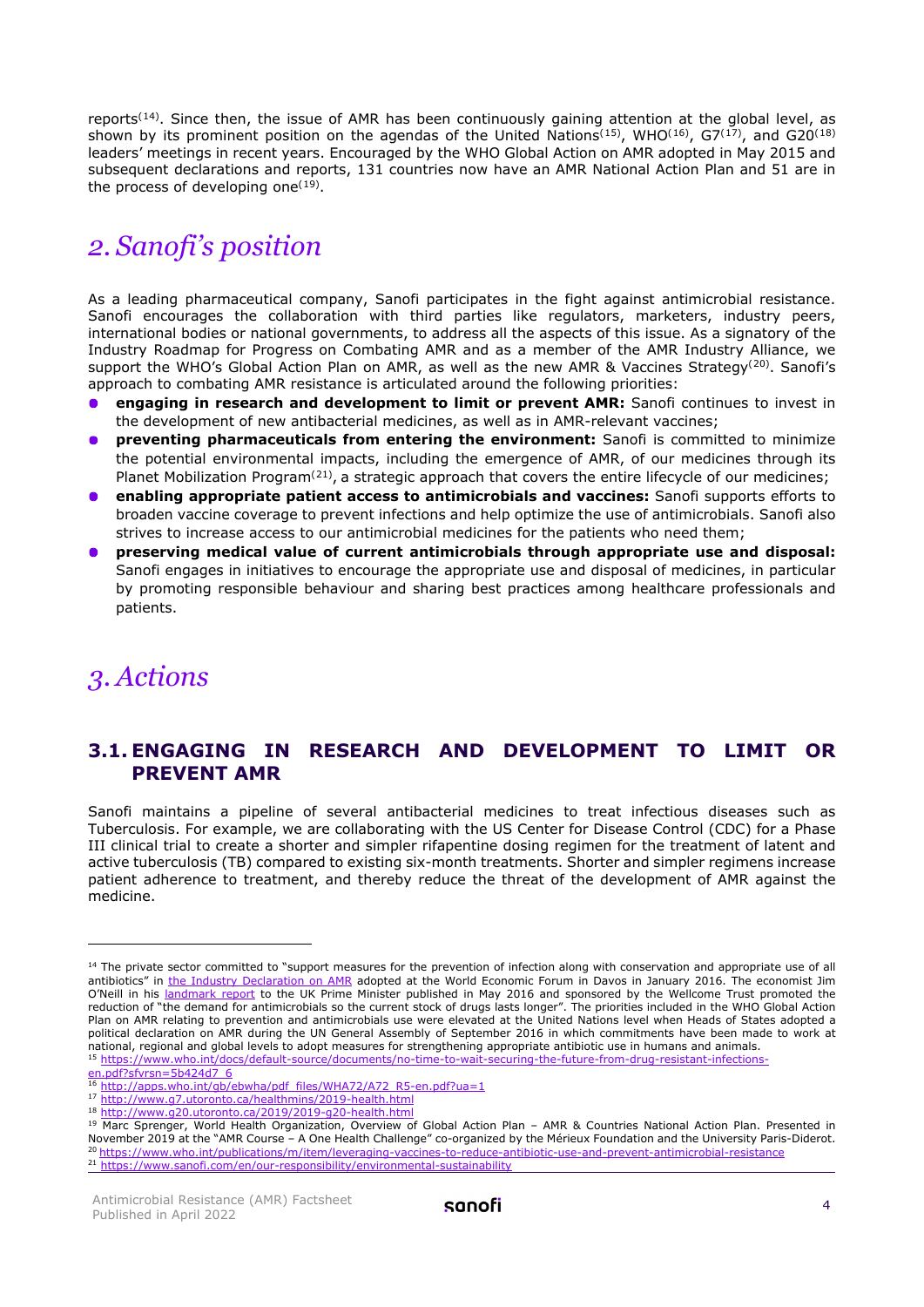Sanofi also retains option rights to continue investing in the development and commercialization of the ten infectious disease R&D assets that were transferred to Evotec in March 2018<sup>([22](#page-4-1))</sup>.

Sanofi continues to invest in the research and development of new AMR-relevant immunization solutions, such as the RSV monoclonal antibody and pneumococcal conjugate vaccine, or improve existing ones, such as our influenza and DTP-HepB-Polio-Hib<sup>([23\)](#page-4-2)</sup> vaccines.

#### <span id="page-4-0"></span>**3.2. REDUCING THE IMPACT OF PHARMACEUTICALS IN THE ENVIRONMENT**

The presence of antimicrobial resistant bacteria and related resistant genes (ARGs) in the environment is now well recognized for its role in the spread of antimicrobial resistance (Singer et al., 2016)<sup>([24](#page-4-3))</sup>. Sanofi continuously strives to make its manufacturing processes safer, to minimize pharmaceuticals entering the aquatic environment. Industrial effluents (wastewater) are treated either at the sites' wastewater treatment facilities and/or at external treatment stations in accordance with operating permits. The choice and performance of technologies for on-site effluent treatment are adapted to site-specific conditions. Effluents may undergo further treatment at the factory level or upon exit from the site, when required and appropriate. The Company's manufacturing sites seek to adopt best practices.

Sanofi invests in technologies to improve wastewater treatment plants (WWTP) and minimize potential emissions of active pharmaceutical ingredients in effluents, but also seeks to limit effluent discharge upstream of the WWTP in order to reduce effluents at the source (i.e., upon exit from the factory).

Further to our commitment to minimize the impact on the environment of industrial sites, in particular the aquatic environment, Sanofi has implemented an environmental risk management program targeting pharmaceuticals in wastewaters.

This program includes the following elements: quantification of pharmaceuticals including antibiotics and antifungals in wastewaters and receiving water bodies; setting of substance-specific safe discharge targets based on available data and standard methods; characterization of environmental risks; implementation of case-by-case risk mitigation measures from source reduction measures to end-of-pipe treatment solutions. This program is progressively applied to all our manufacturing sites through a prioritization framework. All our antibiotic manufacturing sites are considered as priority sites and have implemented this program. It is supported by:

- a mass balance approach & tool to quantify emissions from production processes and characterize the related environmental risks;
- **•** specific analytical methods to quantify pharmaceuticals in wastewaters. These methods are developed and applied by our Sanofi Chemistry & Biotechnology Development Laboratory;
- effect-based monitoring tools tested and applied in wastewaters and receiving water bodies;
- $\blacksquare$ substance-specific safe discharge targets used to characterize risks for aquatic ecosystems.

Environmental fate & effects studies are conducted if necessary, to address potential knowledge gaps. Sanofi is also engaged in the Industry Roadmap for Progress on Combating Antimicrobial Resistance<sup>([25\)](#page-4-4)</sup>. Together with the other AMR Roadmap signatories we develop and implement measures to reduce environmental impact from production of antibiotics across our manufacturing and supply chain. This includes the definition and implementation of a common antibiotic manufacturing framework and an approach to establishing discharge targets for antibiotic manufacturing. These targets are intended to be protective of adverse effects to aquatic species and of antibioresistance promotion. We implement this framework in our antibiotic manufacturing sites. We also apply the AMR Industry Alliance<sup>([26](#page-4-5))</sup> safe discharge targets in our risk-based program targeting pharmaceuticals in wastewaters.

<span id="page-4-1"></span><sup>&</sup>lt;sup>22</sup> Sanofi decided in March 2018 to transfer its infectious disease research unit to Evotec, excluding the vaccine R&D unit and related projects. Link to the press release: https://www.sanofi.com/en/media-room/press-releases/2018/2018-03-08-07-46-35<br><sup>23</sup> Diphteria-Tetanus-Pertussis-Hepatitis B-Polio-Haemophilius influenzae type B.

<span id="page-4-3"></span><span id="page-4-2"></span><sup>24</sup> Singer, A. C.; Shaw, H.; Rhodes, V.; Hart, A. (2016) Review of antimicrobial resistance in the environment and its relevance to environmental regulators. Front. Microbiol., 7, 1728.

<span id="page-4-4"></span><sup>25</sup> <https://www.ifpma.org/wp-content/uploads/2018/06/Roadmap-for-Progress-on-AMR-FINAL.pdf>

<span id="page-4-5"></span><sup>26</sup> More information about the AMR Industry Alliance antibiotic manufacturing framework and discharge targets available on the AMR Industry Alliance website[: https://www.amrindustryalliance.org/shared-goals/common-antibiotic-manufacturing-framework/](https://www.amrindustryalliance.org/shared-goals/common-antibiotic-manufacturing-framework/)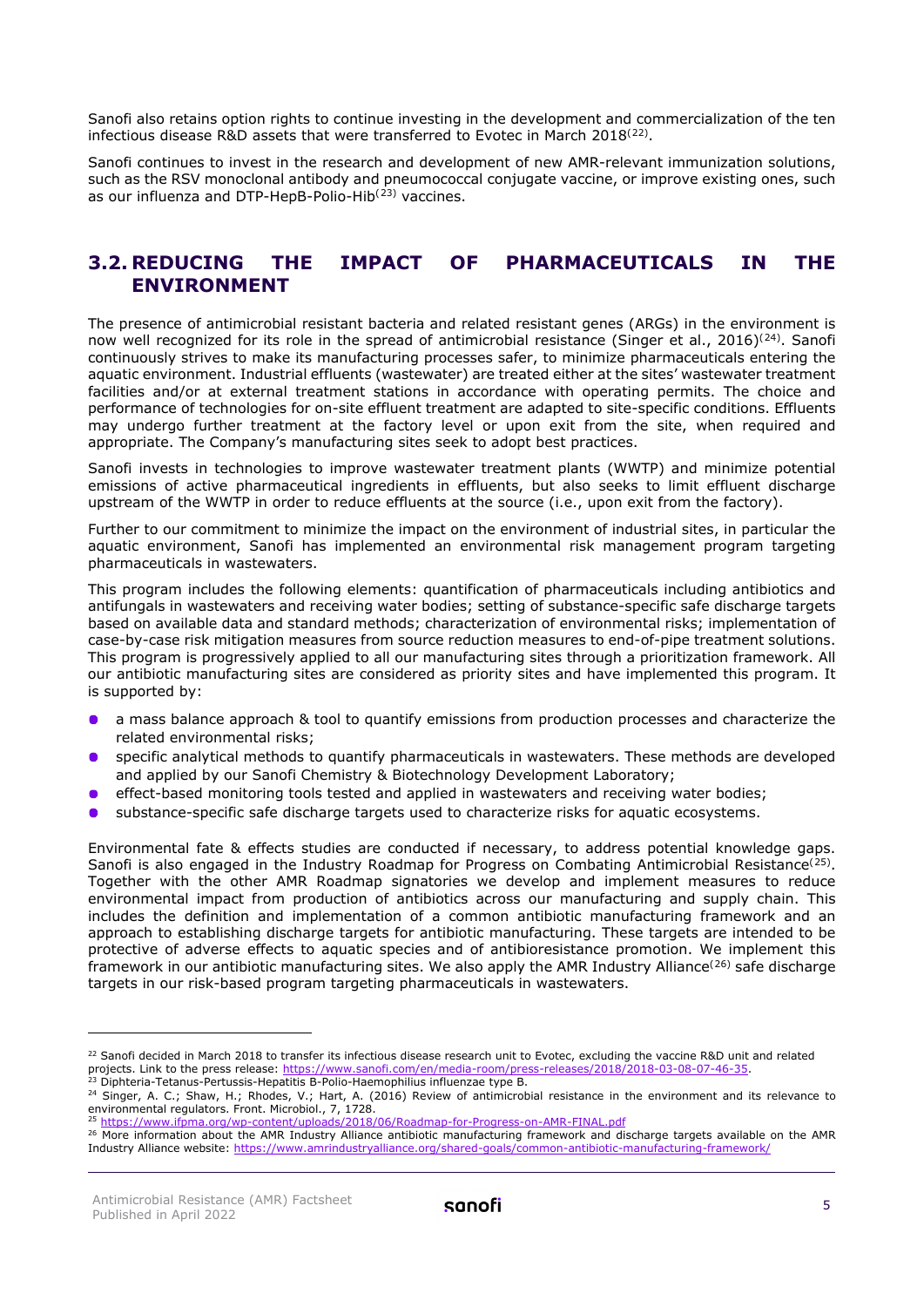#### <span id="page-5-0"></span>**3.2.1. Working with suppliers**

We acknowledge that our environmental responsibility is extended all along the manufacturing lifecycle of our products, and with this purpose Sanofi is engaged in an increasing number of actions with our suppliers and subcontractors. Sanofi is actively working on different initiatives to reduce the release of pharmaceuticals in the environment, including:

- $\bullet$ onboarding of suppliers and contract manufacturing organizations (CMOs) on good practices in water management:
	- as an active member of the Pharmaceutical Supply Chain Initiative (PSCI), Sanofi has invited our key API suppliers to attend seminars in China and in India in 2020, to inform on water-related issues including the release of pharmaceuticals in the environment,
	- we continued our program to raise awareness on antimicrobial resistance, to clarify and strengthen our requirements, and to share related good practices on risk management with our partners.
- **•** Health, Safety and Environment Audits (internal & external) of suppliers cover waste and wastewater management practices with specific expectations related to antibiotics. The risks identified are communicated to business for decision making.

*For further information, please see our [Document Center:](https://www.sanofi.com/en/our-responsibility/documents-center/duty-of-vigilance-and-supply-chain) Sustainable Procurement Factsheet.* 

## <span id="page-5-1"></span>**3.3. ENABLING APPROPRIATE PATIENT ACCESS TO ANTIMICROBIALS AND VACCINES**

According to leading health authorities, improving appropriate access to medicines and vaccines is essential for limiting the spread of antimicrobial resistance. This is because taking actions on access can help prevent infections, optimize the use of antimicrobials and limit the use of substandard and falsified medicines.

As a growing evidence base shows that vaccines' value towards AMR can be maximized by increasing uptake rates<sup>([27](#page-5-2))([28\)](#page-5-3)</sup>, health authorities in several countries and regions encourage the use of currently available vaccines more widely – including improved ones – to tackle AMR<sup>([29\)](#page-5-4)([30](#page-5-5))</sup>. For that reason, Sanofi continues to improve access to the AMR-relevant vaccines of its portfolio, such as Influenza, Meningococcal, Typhoid or DTP-Hib-Polio-HepB vaccines. We also maintain an extensive portfolio of mature products used to treat antibacterial or antifungal infections, of which half are on the WHO Essential Medicines List.

To ensure access to our products, Sanofi takes a multi-prong approach:

- **Innovation and Patent Management** As a research-based pharmaceutical company, Sanofi is  $\bullet$ committed to the discovery, development, and provision of health solutions and will continue to work with key partners to leverage our expertise to ensure greater access for patients globally. Sanofi is committed to socially responsible patent management in developing countries.
- **Availability** Without strengthened regulatory bodies, secure supply chains and delivery services, access to quality products can be compromised. Sanofi is committed to sharing expertise with local stakeholders to ensure effective registration, production and supply of medicines and vaccines for patients globally, as well as fighting against falsified medicines.
- **Affordability** Even when patients have access to adequate care, cost can be a key impediment to receiving health products. Sanofi is committed to developing innovative business models and to working with governments and other partners to address issues of affordability.

<span id="page-5-5"></span><sup>30</sup> <https://www.who.int/publications/i/item/9789241509763> See also:

<https://www.cdc.gov/drugresistance/pdf/threats-report/2019-ar-threats-report-508.pdf>

<span id="page-5-2"></span><sup>&</sup>lt;sup>27</sup> Kwong JC, Maaten S, Upshur RE, Patrick DM, Marra F. The effect of universal influenza immunization on antibiotic prescriptions: an ecological study. *Clin Infect Dis.* 2009;49(5):750-756. doi:10.1086/605087

<span id="page-5-3"></span><sup>&</sup>lt;sup>28</sup> Knight GM, Clarkson M, de Silva TI. Potential impact of influenza vaccine roll-out on antibiotic use in Africa. *J Antimicrob Chemother*.<br>2018;73(8):2197-2200. doi:10.1093/jac/dky172

<span id="page-5-4"></span><sup>&</sup>lt;sup>29</sup> Weiner LM, Webb AK, Limbago B, et al. Antimicrobial-Resistant Pathogens Associated With Healthcare-Associated Infections: Summary of Data Reported to the National Healthcare Safety Network at the Centers for Disease Control and Prevention, 2011-2014. *Infect Control* 

[https://ec.europa.eu/health/system/files/2020-01/amr\\_2017\\_action-plan\\_0.pdf;](https://ec.europa.eu/health/system/files/2020-01/amr_2017_action-plan_0.pdf)

[https://www.mhlw.go.jp/file/06-Seisakujouhou-10900000-Kenkoukyoku/0000138942.pdf;](https://www.mhlw.go.jp/file/06-Seisakujouhou-10900000-Kenkoukyoku/0000138942.pdf)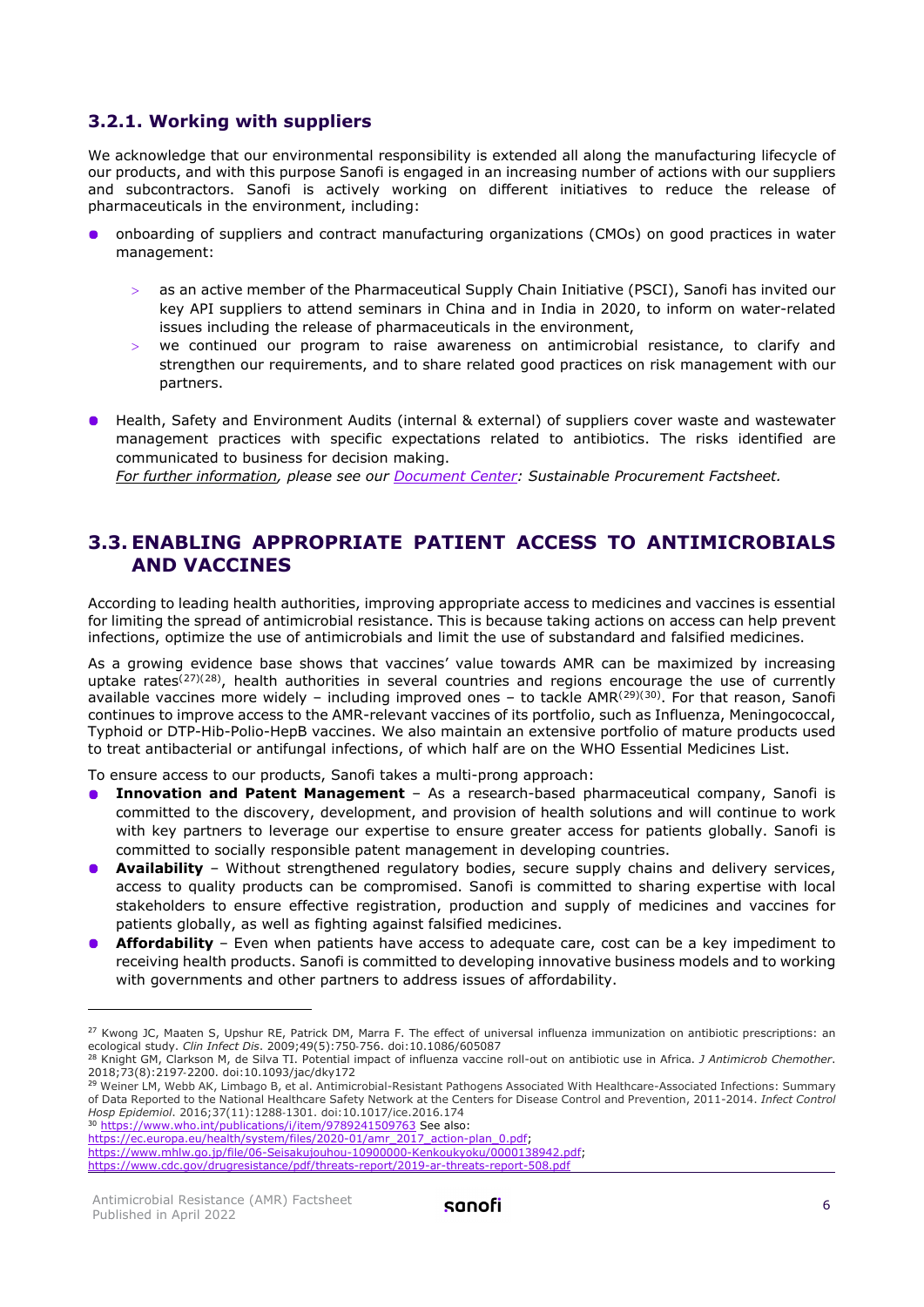**Quality Care and Patient Support** - Sanofi believes that enhanced patient pathways, alongside better and wider use of existing technologies and well-trained human resources, are critical to ensure the efficiency and sustainability of health systems. Sanofi is engaged to contribute to capacity building and patients' empowerment for better care management.

*For further information, please see our [Document Center:](https://www.sanofi.com/en/our-responsibility/documents-center/access-to-healthcare-and-pricing) Access to Healthcare Factsheet.* 

#### <span id="page-6-0"></span>**3.4. PRESERVING MEDICAL VALUE OF CURRENT ANTIMICROBIALS THROUGH APPROPRIATE USE AND DISPOSAL**

Medicines are not ordinary consumer goods. At each link in the healthcare chain, professionals, public authorities, patients and the public must be informed about the proper use of medicines, which is essential to ensuring their safety and efficacy. While proper use of medicines benefits patient health primarily, it also contributes to limiting the spread of antimicrobial resistance. Inappropriate use leads to unnecessary and avoidable emissions of pharmaceuticals in the environment. Fostering the proper use and disposal of drugs is essential in preserving their medical value.

In the recent years, Sanofi has been engaged in initiatives to encourage the proper use of medicines, in particular by promoting information and education for healthcare professionals and patients. For example, between 30 to 50% of antibiotic prescriptions in France are inappropriate<sup>([31\)](#page-6-2)</sup>, which exacerbates the emergence of resistant bacteria. Each year in France, close to 160,000 people contract, and 12,500 die of, infections caused by bacteria that are multi-drug resistant<sup>([32](#page-6-3))</sup>. The massive consumption and, at times, unjustified use of antibiotics over decades has contributed to this situation. Sanofi is committed to supporting the responsible prescription and use of antibiotics and supports healthcare professionals and patients through a dedicated website about the appropriate use of antibiotics: www.antibioresponsable.fr.

Flushing unused drugs into sewer systems or throwing them in the trash, when household waste is not treated in an environmentally responsible way, constitutes a gateway into the environment.

Sanofi is committed to encouraging the proper disposal of unused medicines. Simple steps, taken by the consumer, can significantly reduce the danger of antibiotics entering the aquatic environment. We inform consumers about the safe disposal of unused medicines and we support programs that collect and properly dispose of unused drugs from patients.

For many years, Sanofi has supported the development and implementation of local, regional or national programs to collect unused medicines in various countries such Belgium, Colombia, France, Greece, Japan, Mexico, Portugal, Spain, and North America. Programs may differ depending on countries.

As part of our stewardship efforts, Sanofi is also committed in engaging in surveillance initiatives. We are active in a long-term AMR surveillance program focusing on S. pneumoniae in France, covering ten antibacterial products and including 400 health facilities. Our partner, the National Reference Centre for Pneumococci (NRCP) with the French Regional Pneumococcal Observatories, shares the results of the program through peer-reviewed journal articles.

## <span id="page-6-1"></span>*4.Additional information*

*For more information, see other Factsheets in our [Document Center:](https://www.sanofi.com/en/our-responsibility/documents-center/)* 

- *Pharmaceuticals in the Environment*
- *Water Stewardship*  $\bullet$
- **•** Responsible Procurement
- *Continuity of Activities and Supplies*
- *Access to Healthcare & Access to Vaccines*

*See also:* 

*AMR Industry Alliance Website:<https://www.amrindustryalliance.org/>*

<span id="page-6-3"></span><span id="page-6-2"></span><sup>31</sup> CMIT. Bon usage des anti-infectieux en ville et à l'hôpital. In E. Pilly: Vivactis Plus Ed; 2014, pp. 597-602 (in French) 32 Report of the Special Working Group for the Preservation of Antibiotics. Jean Carlet, Pierre Le Coz, June 2015 (in French).